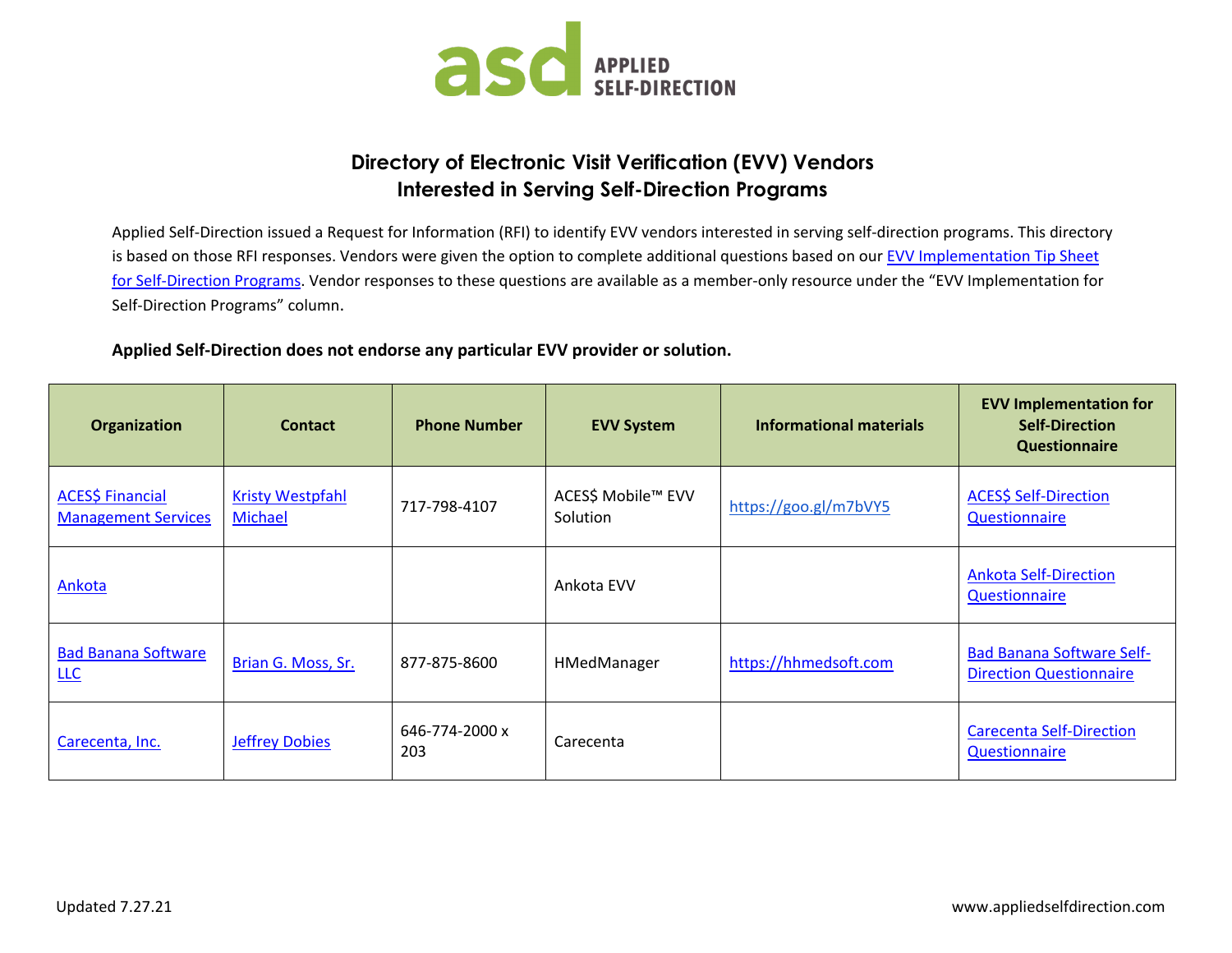

| Organization                              | <b>Contact</b>           | <b>Phone Number</b> | <b>EVV System</b>                              | <b>Informational materials</b>                                                                                                                                                                                                                         | <b>EVV Implementation for</b><br><b>Self-Direction</b><br><b>Questionnaire</b> |
|-------------------------------------------|--------------------------|---------------------|------------------------------------------------|--------------------------------------------------------------------------------------------------------------------------------------------------------------------------------------------------------------------------------------------------------|--------------------------------------------------------------------------------|
| Caretime                                  | <b>Jared Schneider</b>   | 888-400-5048        | Caretime EVV                                   | https://caretime.us/whycareti<br>me/caretime-evv/                                                                                                                                                                                                      | <b>Caretime Self-Direction</b><br>Questionnaire                                |
| CareTraxx, Inc                            | <b>Michael Moser, MD</b> | 352-275-8514        | VisiTraxx for Self<br><b>Directed Programs</b> |                                                                                                                                                                                                                                                        | <b>CareTraxx Self-Direction</b><br>Questionnaire                               |
| <b>CellTrak</b>                           | Julie Konieczka          | 815-560-1495        | CellTrak                                       | <b>CellTrak FAQ</b><br><b>CellTrak &amp; EVV</b>                                                                                                                                                                                                       | <b>CellTrak Self-Direction</b><br>Questionnaire                                |
| <b>Clock In Clock Out</b>                 | <b>Roberto Perez</b>     | 800-615-4251        | <b>CICO EVV</b>                                | www.clockinclockout.com/faq.<br>php<br>www.clockinclockout.com/cico<br>wp_2018_v2.pdf                                                                                                                                                                  | <b>Clock In Clock Out Self-</b><br><b>Direction Questionnaire</b>              |
| Conduent                                  | <b>Bob Morris</b>        | 770-324-2325        | <b>Conduent EVV</b>                            | https://www.conduent.com/so<br>lution/public-service-delivery-<br>solutions/public-health-<br>technology/<br>https://insights.conduent.com/<br>public-sector<br>https://insights.conduent.com/<br>brochures/electronic-visit-<br>verification-brochure | <b>Conduent Self-Direction</b><br>Questionnaire                                |
| <b>Direct Care</b><br>Innovations ("DCI") | <b>Marisa Balbo</b>      | 480-295-3307        | DCI Mobile EVV                                 | www.dcisoftware.com                                                                                                                                                                                                                                    | <b>DCI Self-Direction</b><br>Questionnaire                                     |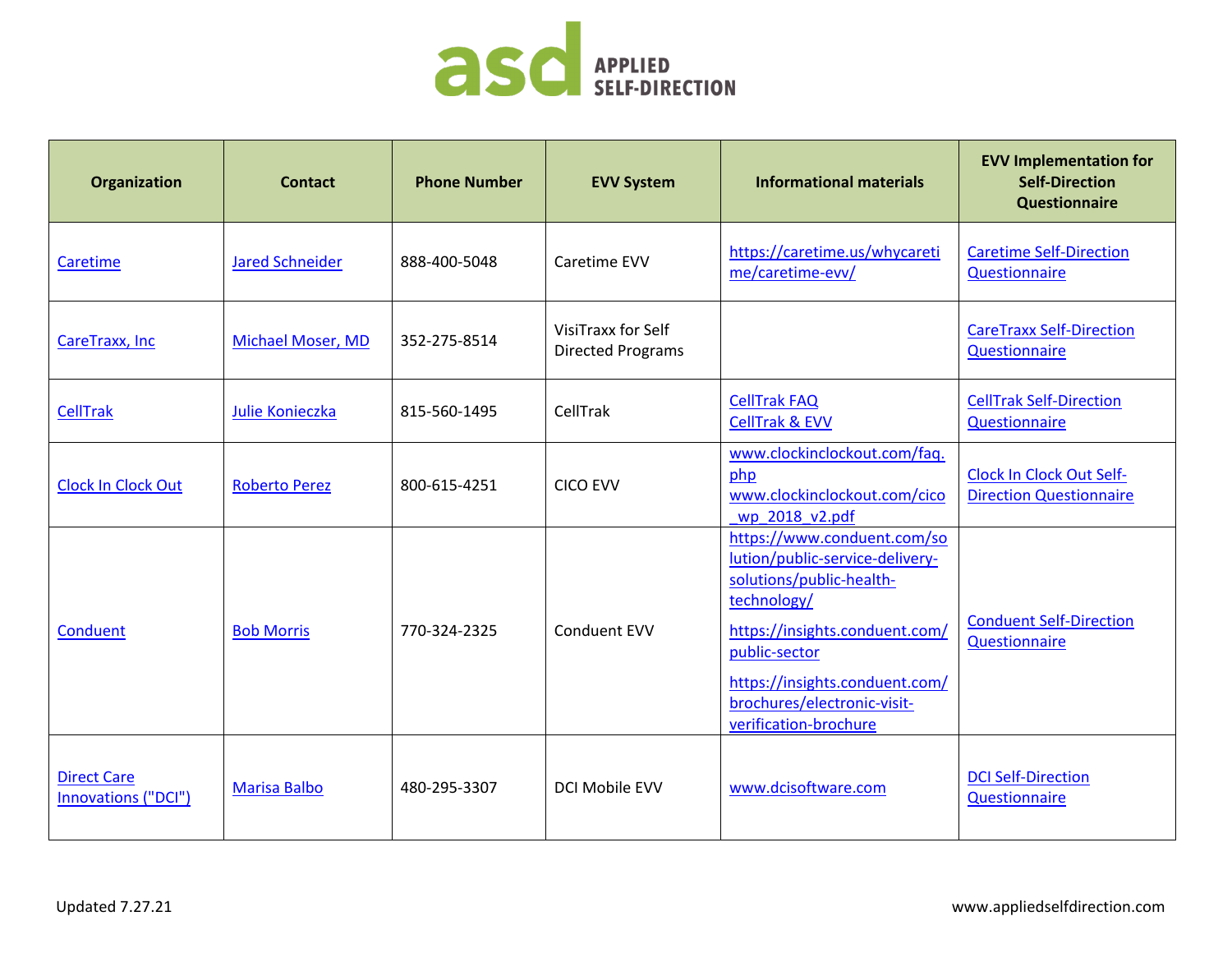

| <b>Organization</b>                              | <b>Contact</b>             | <b>Phone Number</b>             | <b>EVV System</b>                           | <b>Informational materials</b>                                                                                      | <b>EVV Implementation for</b><br><b>Self-Direction</b><br><b>Questionnaire</b> |
|--------------------------------------------------|----------------------------|---------------------------------|---------------------------------------------|---------------------------------------------------------------------------------------------------------------------|--------------------------------------------------------------------------------|
| doForms, Inc.                                    | Lauryn Schimmel            | 512-571-4418                    | doForms EVV                                 |                                                                                                                     | doForms Self-Direction<br>Questionnaire                                        |
| eVero Corporation                                | <b>George Koutsopetras</b> | 631-465-3486                    | EMPOWER™ Self-<br><b>Direction Platform</b> | www.evero.com/what-we-<br>do/evero-empower-sds/                                                                     | eVero Self-Direction<br>Questionnaire                                          |
| EY                                               | <b>Julia Kenney</b>        | 678-429-5820                    | <b>EY EVV</b>                               | http://cdn.ey.com/9312/BSC/2<br>864298/EVV.mp4                                                                      | <b>EY Self-Direction</b><br>Questionnaire                                      |
| <b>FEI Systems</b>                               | <b>William Kowalski</b>    | 443-546-9196                    | <b>FEI EVV</b>                              | www.feisystems.com                                                                                                  | <b>FEI Systems Self-Direction</b><br>Questionnaire                             |
| <b>First Data</b><br><b>Government Solutions</b> | <b>Asad Salahuddin</b>     | 512-493-2741 or<br>512-415-5412 | AuthentiCare <sup>®</sup>                   | www.firstdata.com/en_us/insig<br>hts/how-states-can-make-the-<br>most-of-the-new-evv-mandate-<br>for-home-care.html |                                                                                |
| FreedomCare                                      | <b>Brett LaBrie</b>        | 718-260-6250                    | FreedomCare APP                             |                                                                                                                     | <b>FreedomCare Self-Direction</b><br>Questionnaire                             |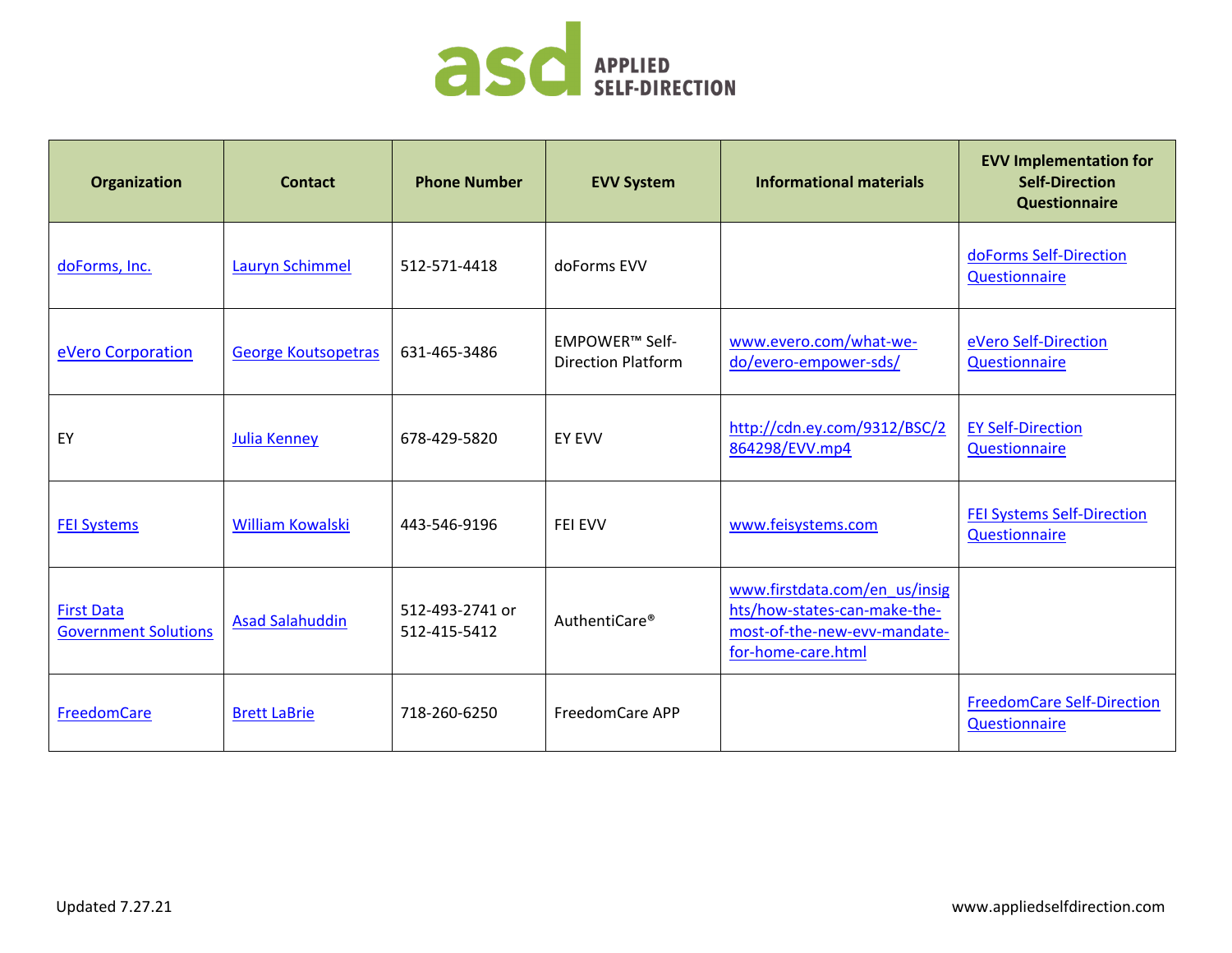

| Organization                           | <b>Contact</b>          | <b>Phone Number</b> | <b>EVV System</b>                      | <b>Informational materials</b>                                                                    | <b>EVV Implementation for</b><br><b>Self-Direction</b><br><b>Questionnaire</b> |
|----------------------------------------|-------------------------|---------------------|----------------------------------------|---------------------------------------------------------------------------------------------------|--------------------------------------------------------------------------------|
| <b>FOCOS Innovations</b><br><b>EVV</b> | <b>Hannah Fernandez</b> | 727-338-3549        | <b>FOCOS Innovations</b><br><b>EVV</b> | https://www.focosinnovations.<br>com/focosconnect-benefits/                                       | <b>FOCOS Innovations Self-</b><br><b>Direction Questionnaire</b>               |
| <b>G-Tech Innovation</b>               | <b>Gregory Estevez</b>  | 215-479-1545        | One Time                               |                                                                                                   | <b>G-Tech Innovation Self-</b><br><b>Direction Questionnaire</b>               |
| <b>GT Independence</b>                 | Adam Kujacznski         | 269-221-6272        | Caregiver by GT<br>Independence        | www.gtindependence.com/wp<br>content/uploads/2018/02/GT I<br>ndependence EVV Solution A<br>SD.pdf |                                                                                |
| <b>HHAeXchange</b>                     | <b>Scott Schwartz</b>   | 718-964-6031        | HHAeXchange                            | https://hhaexchange.com/elect<br>ronic-visit-verification-<br>software-solution/                  | <b>HHAeXchange Self-Direction</b><br>Questionnaire                             |
| <b>iTherapyDocs</b>                    | <b>Phillip Brow</b>     | 505-235-9951        | iTherapyDocs EVV                       |                                                                                                   | iTherapyDocs Self-Direction<br>Questionnaire                                   |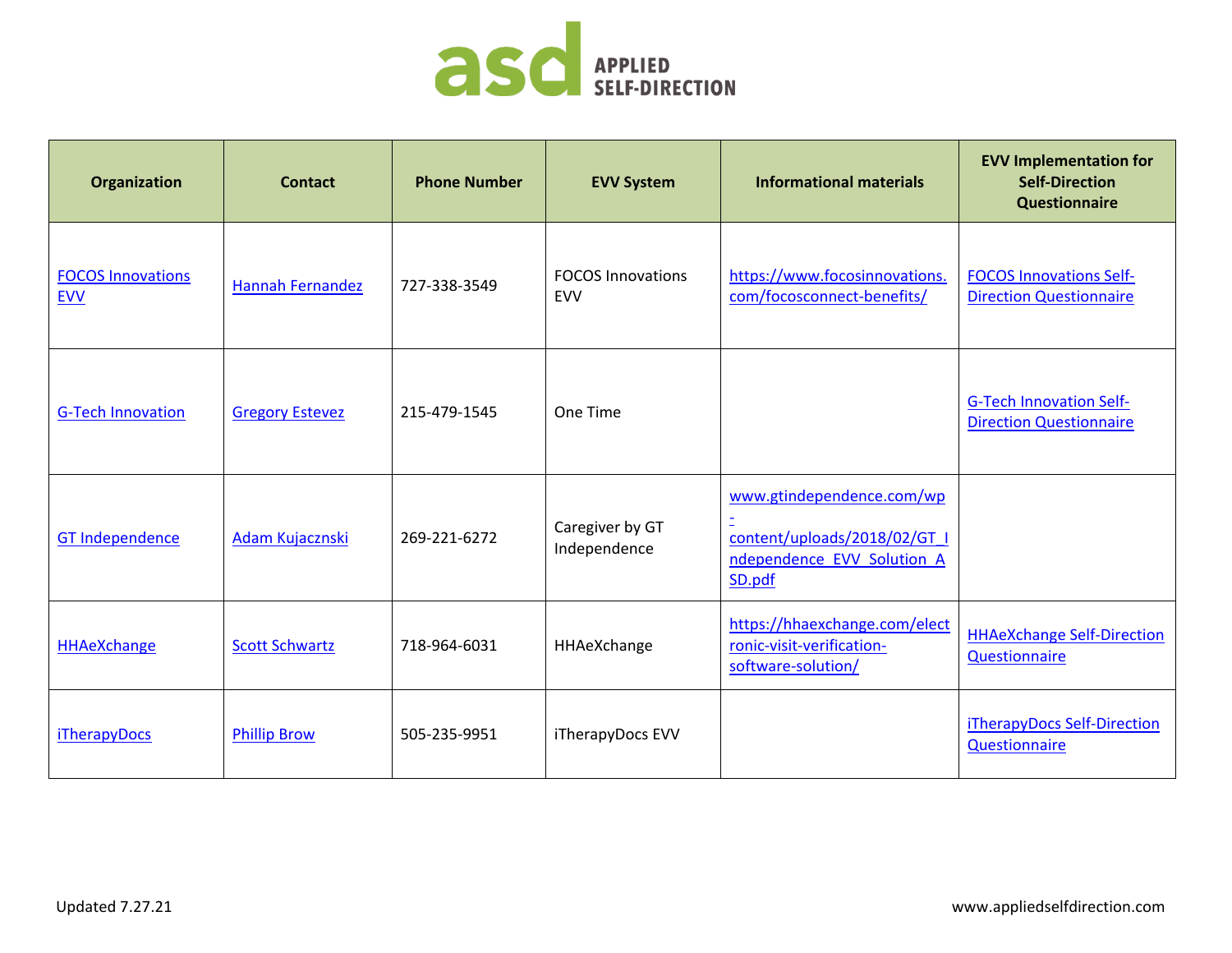

| Organization                            | <b>Contact</b>          | <b>Phone Number</b> | <b>EVV System</b>                                                                        | <b>Informational materials</b>                                                      | <b>EVV Implementation for</b><br><b>Self-Direction</b><br><b>Questionnaire</b> |
|-----------------------------------------|-------------------------|---------------------|------------------------------------------------------------------------------------------|-------------------------------------------------------------------------------------|--------------------------------------------------------------------------------|
| <b>Kaleida Systems</b>                  | <b>Cassie Pankey</b>    | 704-841-3008        | eRSP                                                                                     |                                                                                     | Kaleida Systems Self-<br><b>Direction Questionnaire</b>                        |
| <b>KOR EVV LLC</b>                      | <b>Daniel Shih</b>      | 800-738-6664        | <b>KOREVV</b>                                                                            |                                                                                     | <b>Korr EVV Self-Direction</b><br>Questionnaire                                |
| MediSked, LLC                           | <b>Tyler Blake</b>      | 866-633-4753        | MediSked Connect -<br><b>Agency Management</b><br>Platform                               | https://www.medisked.com/so<br>lutions/providers/electronic-<br>visit-verification/ |                                                                                |
| <b>MITC</b>                             | <b>Kristen Redwine</b>  | 301-228-2105        | Agency Workforce<br>Management                                                           | https://mitcagencies.com/evv/                                                       | <b>MITC Self-Direction</b><br>Questionnaire                                    |
| <b>Mozzaz Corporation</b>               | <b>Rini Gahir</b>       | 215-325-1802        | Mozzaz EVV                                                                               |                                                                                     | <b>Mozzaz Self-Direction</b><br>Questionnaire                                  |
| <b>MYEVV</b>                            | <b>Rebekah Brumage</b>  | 757-272-1718        | <b>MYEVV</b>                                                                             |                                                                                     | <b>MYEVV Self-Direction</b><br>Questionnaire                                   |
| <b>M&amp;Y CARE, LLC</b>                | <b>Dmitry Turbovsky</b> | 248-757-2410        | AlayaCare                                                                                | https://www.alayacare.com/ca<br>re-worker-mobile-application                        | <b>M&amp;Y CARE Self-Direction</b><br>Questionnaire                            |
| <b>Prime Care</b><br>Technologies, Inc. | <b>Carl Mickiewicz</b>  | 770-543-0476        | We support a Neutral<br>Aggregation System -<br>Model supports all<br><b>EVV Vendors</b> |                                                                                     |                                                                                |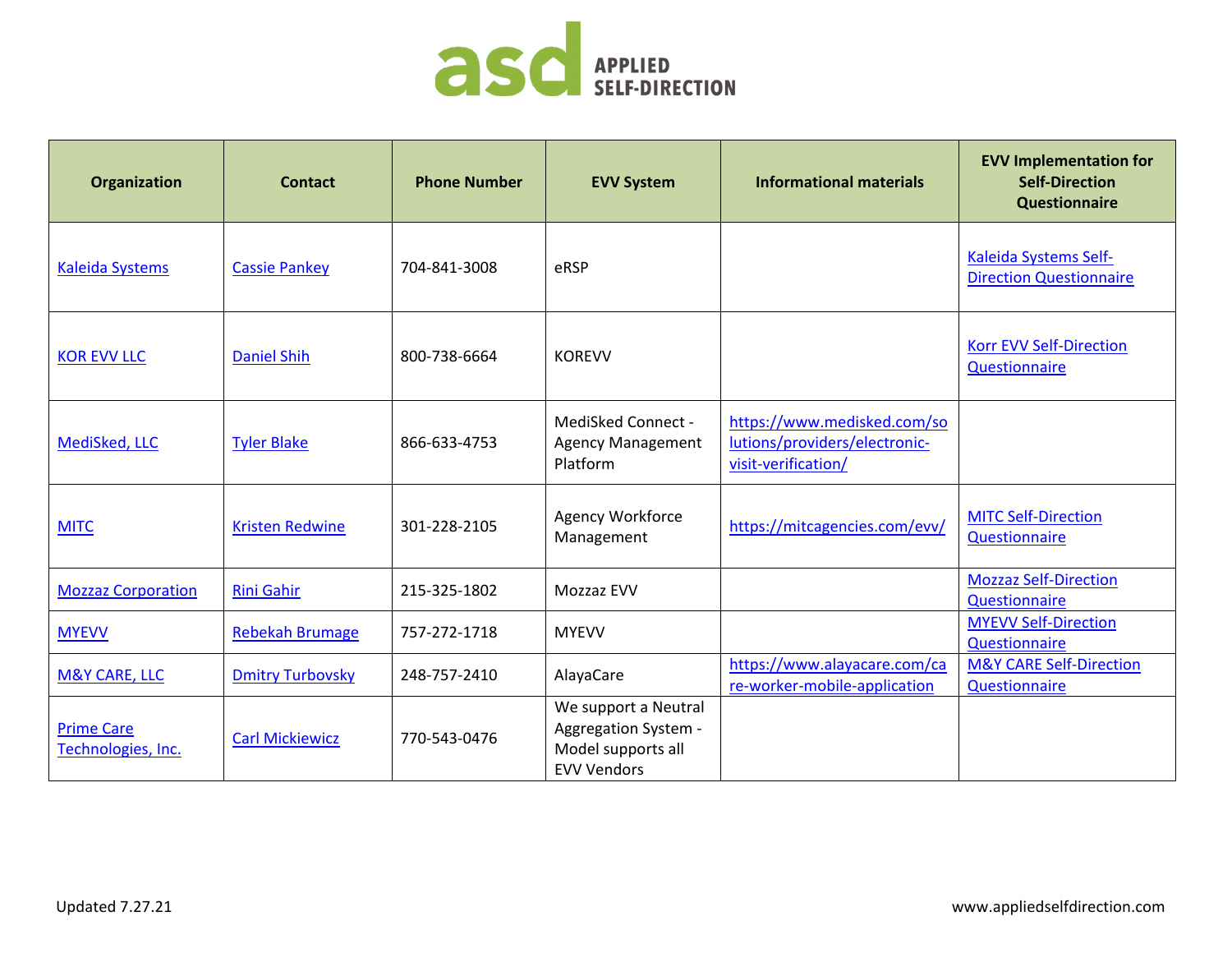

| Organization                                             | <b>Contact</b>        | <b>Phone Number</b> | <b>EVV System</b>  | <b>Informational materials</b>                                                             | <b>EVV Implementation for</b><br><b>Self-Direction</b><br><b>Questionnaire</b> |
|----------------------------------------------------------|-----------------------|---------------------|--------------------|--------------------------------------------------------------------------------------------|--------------------------------------------------------------------------------|
| <b>Public Partnerships</b><br>LLC                        | <b>Kristin Byrd</b>   | 615-983-5314        | Time4Care EVV      | http://publicpartnerships.com/<br>Time4Care/Time4Care_EVV.ht<br>ml                         | <b>Public Partnerships Self-</b><br><b>Direction Questionnaire</b>             |
| <b>QuickSolvePlus, Inc.</b>                              | <b>Zeb Gill</b>       | 385-743-8777        | QSClock            | https://www.quicksolveplus.co<br>m/electronic-visit-verification/                          | <b>QuickSolvePlus Self-</b><br><b>Direction Questionnaire</b>                  |
| Sandata Technologies                                     | <b>Steve Pellito</b>  | 1-800-544-7263      | Sandata EVV        | https://www.sandata.com/wp-<br>content/uploads/2018/04/Sant<br>rax-Self-Directed-Suite.pdf | Sandata Technologies Self-<br><b>Direction Questionnaire</b>                   |
| sing Technologies                                        | <b>Wayne Steele</b>   | 847-325-5007        | caresing; sing     | www.sing.io                                                                                | sing Technologies Self-<br><b>Direction Questionnaire</b>                      |
| <b>Spectrum "TeleTrack"</b><br><b>Voice Technologies</b> | <b>Chris Callahan</b> |                     | Spectrum TeleTrack |                                                                                            | <b>Spectrum TeleTrack Self-</b><br><b>Direction Questionnaire</b>              |
| <b>StreamWIDE</b>                                        | <b>Matthew Miller</b> | 201-218-9870        | Team on the Run    |                                                                                            | Team on the Run Self-<br><b>Direction Questionnaire</b>                        |